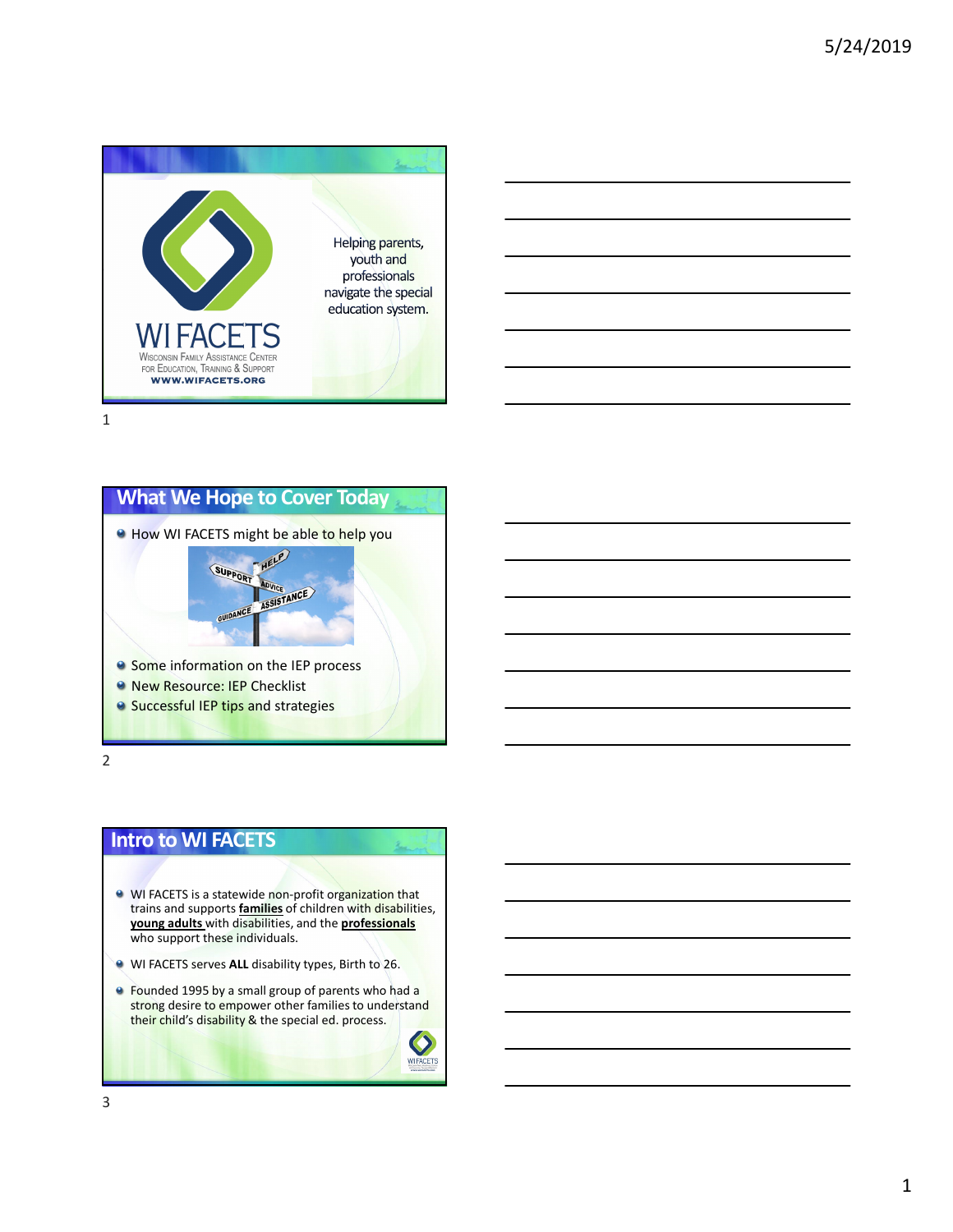# **What Makes Us Unique**

- **Recognize & respect diverse range of options,** needs, & dreams of people with disabilities
- **Empower people to make choices that best** meet the needs of the person with the disability
- **Strengthen collaborative partnerships**
- **Encourage early conflict resolution**



4



5



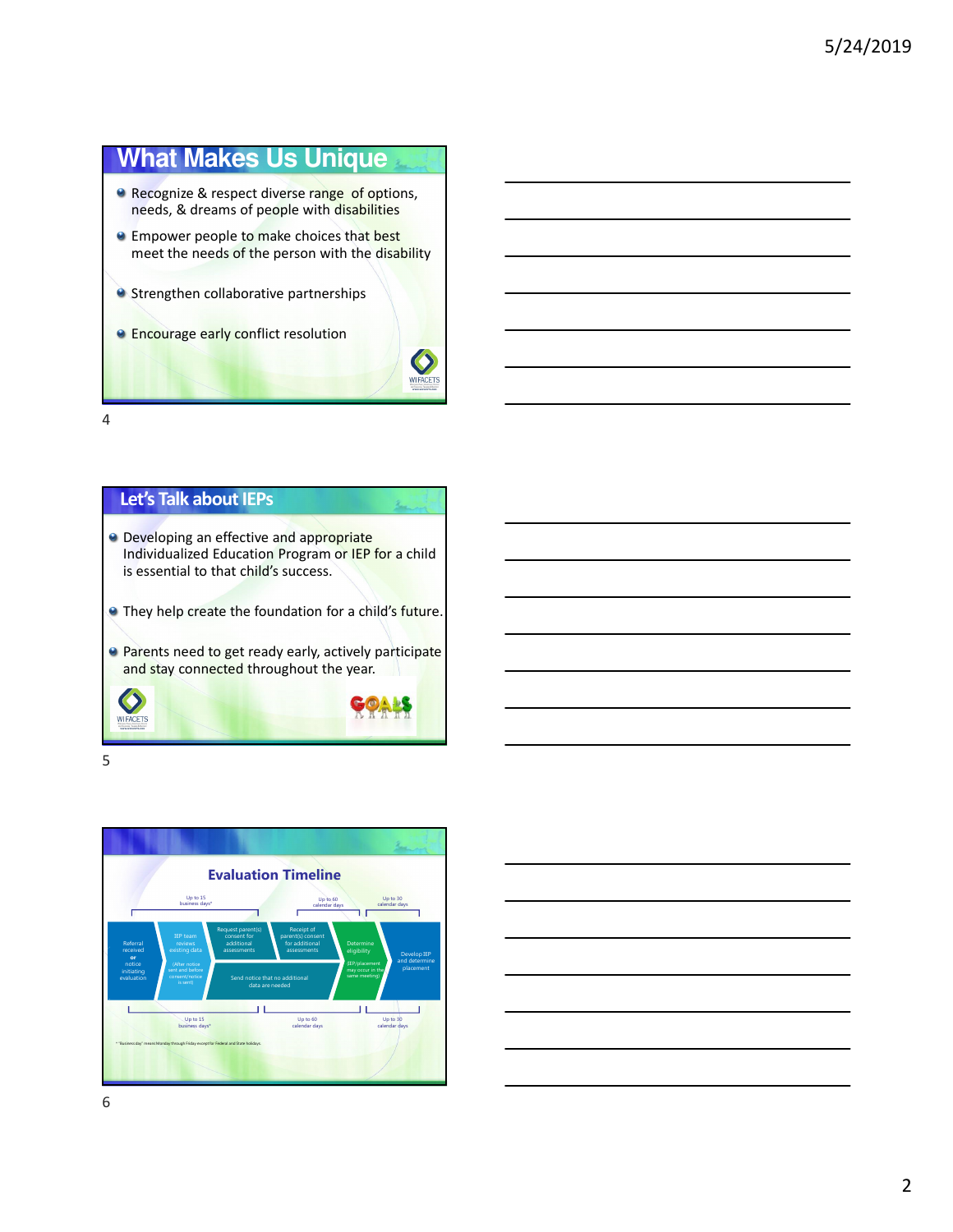



8

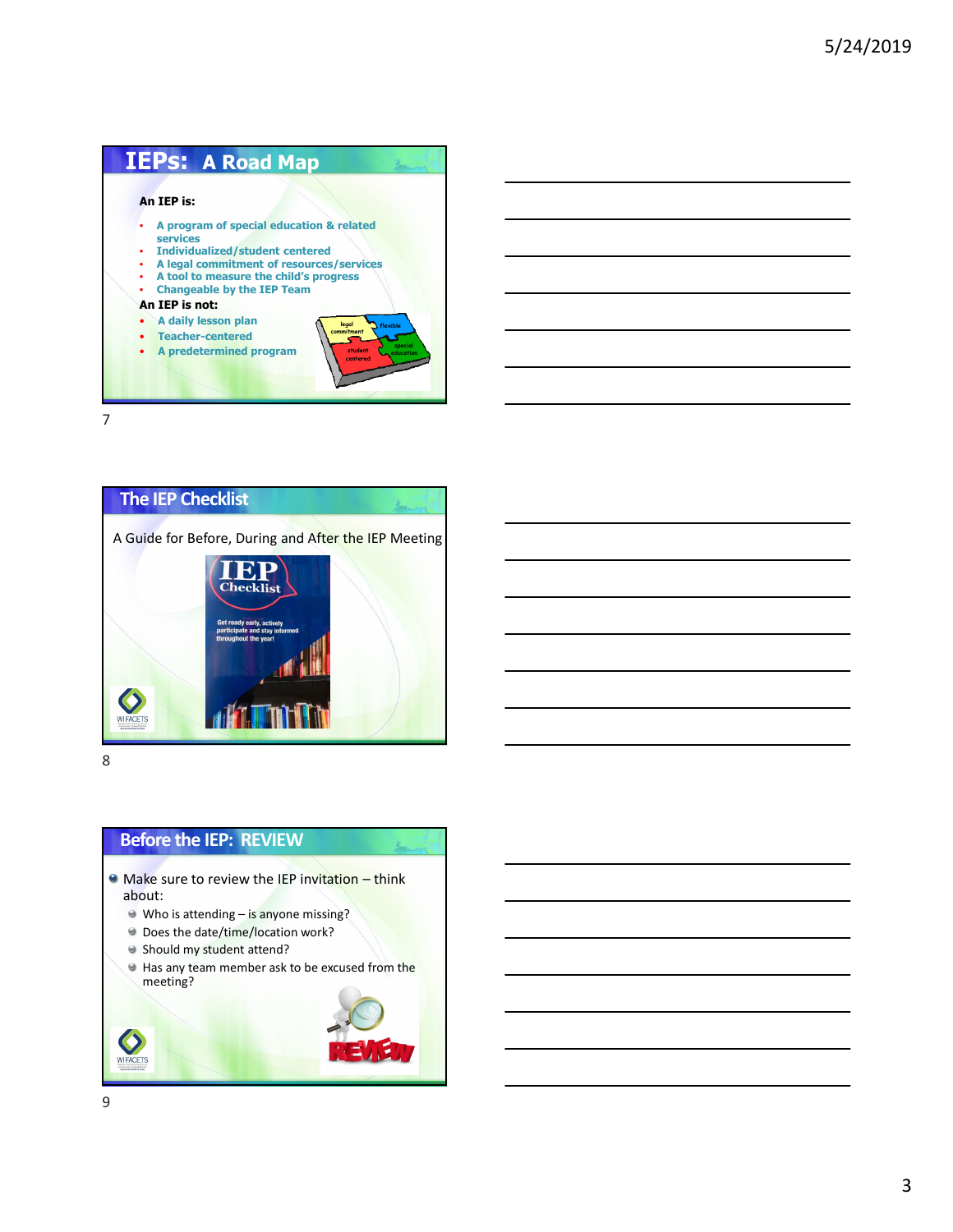

### **Before the IEP: ORGANIZE**

- **Get your child's records together.**
- In addition to school records (such as report cards, previous IEPs, communication logs, etc.), consider any outside documentation that might be helpful such as doctors' reports, tutor reports, outside evaluation reports, etc.
- Consider keeping a Parent Record Folder so you can easily store and access this information for each IEP meeting.

11

 $\bullet$ **WIFACETS** 

### **Before the IEP: PREPARE**

- As you prepare for the IEP meeting, consider the following:
	- What has my child accomplished?
	- What has worked well?
	- What needs more work?
	- What are my questions/concerns? (Prioritize these)
	- Talk to your child's teachers what are they noticing?
	- **If you are bringing someone with to the meeting,** connect about their role.



WIFACETS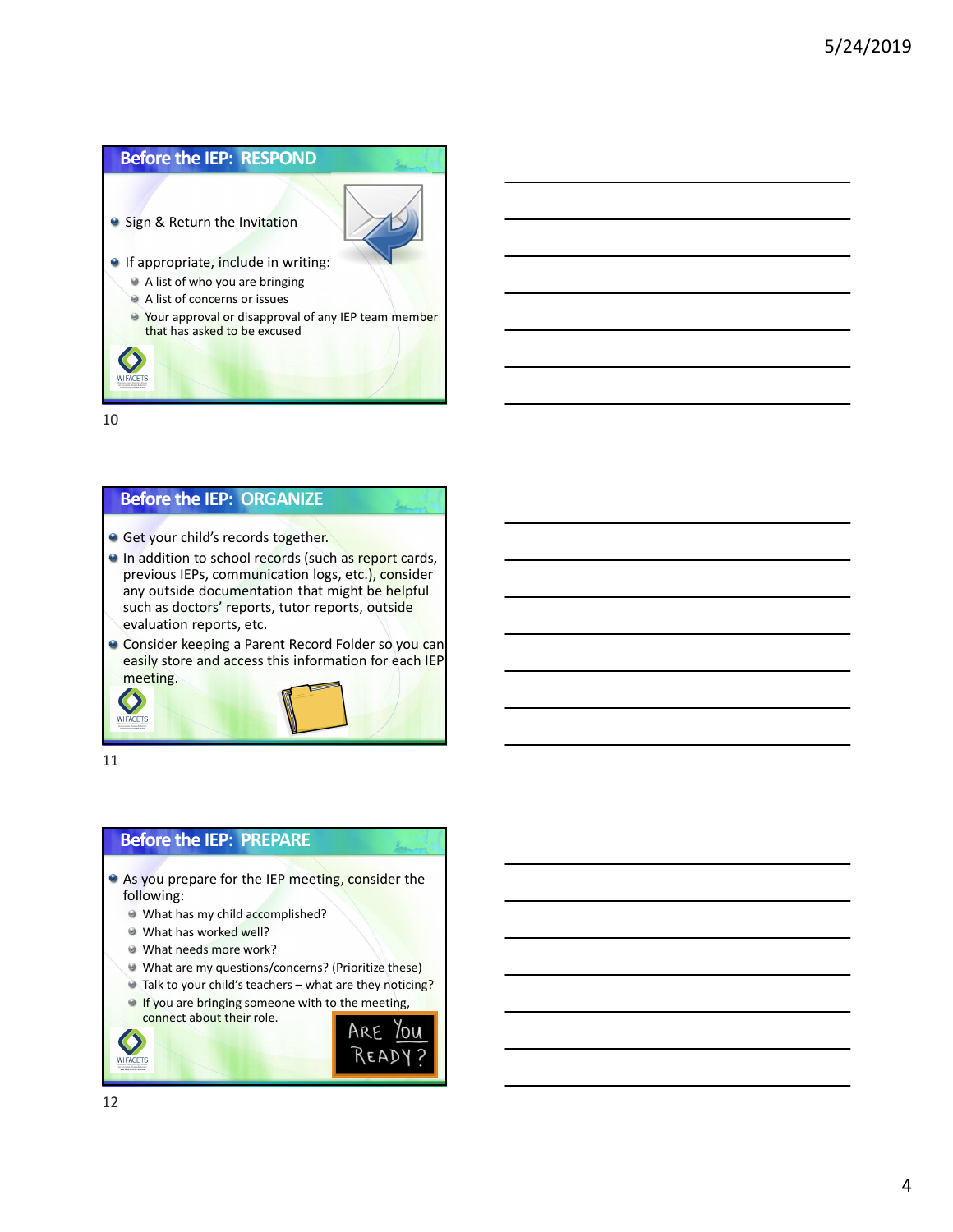## **During the IEP: PARTICIPATE**

- **Remember to bring your notes.**
- **Request introductions if needed.**
- **•** Find out who is serving as the Local Education Agency representative (LEA)
- <sup>9</sup> Share your thoughts
- If something is not clear or you need it repeated don't be afraid to ask.
- **Ask for a break if you need one.**



13

 $\bullet$ **WIFACETS** 

### **During the IEP: PARTICIPATE**

- **Remember to bring your notes.**
- **Request introductions if needed.**
- **•** Find out who is serving as the Local Education Agency representative (LEA)
- Share your thoughts
- If something is not clear or you need it repeated don't be afraid to ask.
- Ask for a break if you need one.



14

 $\bullet$ **WIFACETS** 

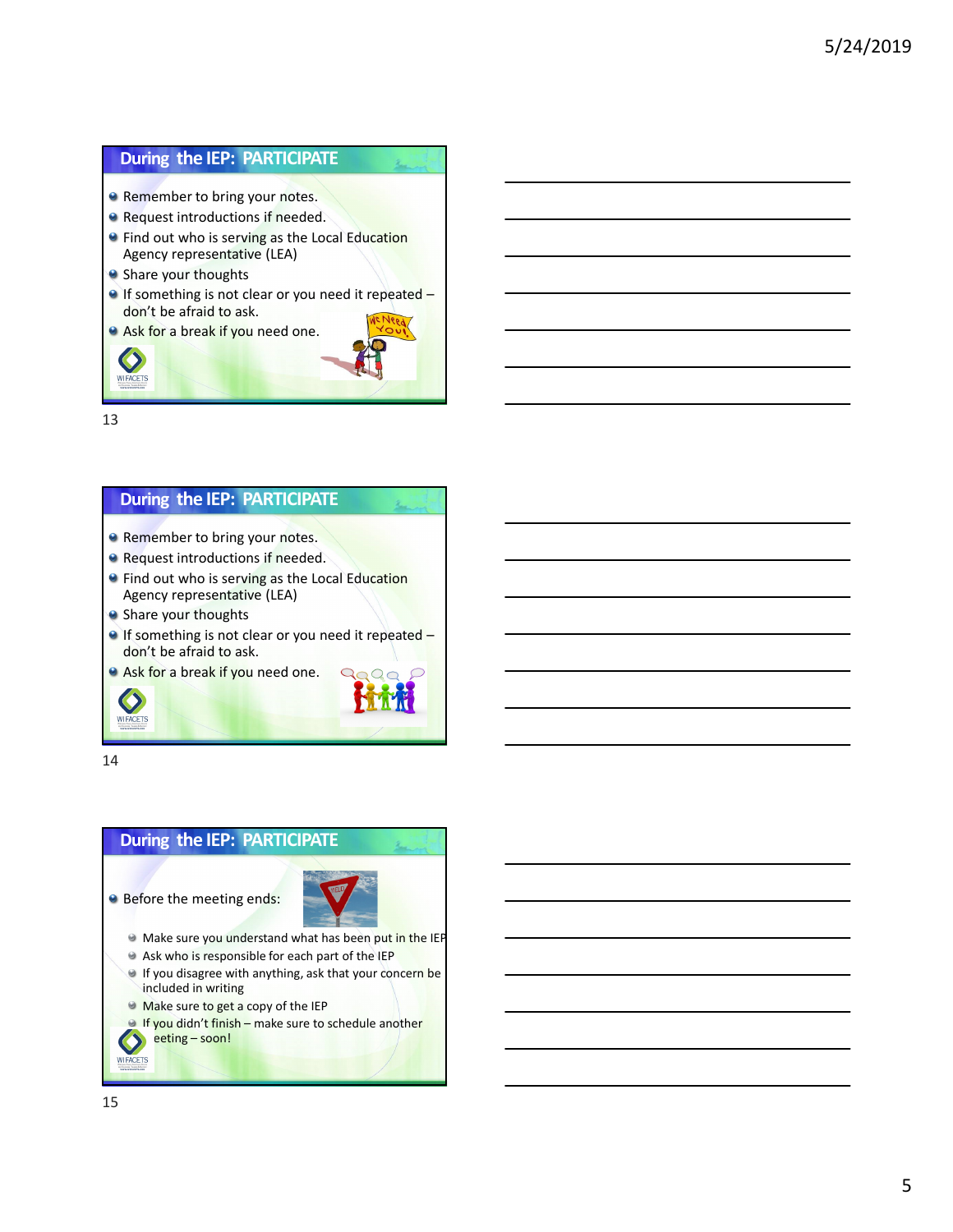### **Afterthe IEP: FOLLOW UP**

- $\bullet$  Review the IEP with your child if appropriate discuss expectations.
- Share a copy of the IEP with anyone who works with your child outside school.
- **Review the IEP frequently.**
- Double check to make sure all of your child's teachers and support staff know that the IEP has been update.



16

#### **REMEMBER!**

- You are the expert on your child! **Parents are equal members of the IEP Team.**
- Review the IEP frequently
- If you feel changes are needed to the IEP, request another IEP meeting.



17

### In Summary: Successful Tips & Strategies

- \* Prioritize your child's needs
- \* Write everything down
- \* Prepare in advance
- 9 \* Make it personal (Keep it focused on your child)
- $\bullet$  \* Invite people to support you if necessary
- **a** \* Have an open mind
- <sup>●</sup> \* Schedule a follow-up if necessary